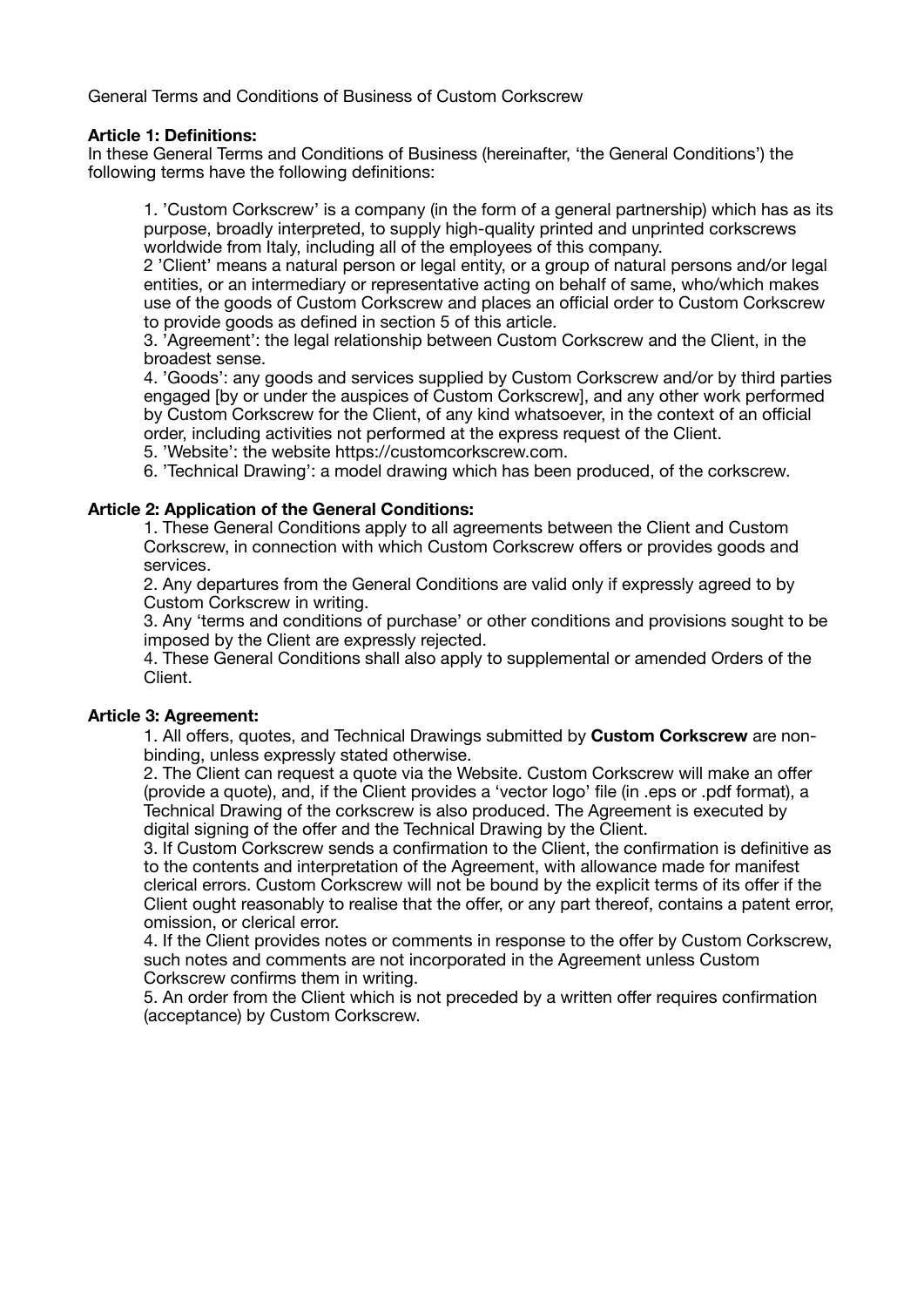## **Article 4: Implementation of an Agreement:**

1. Custom Corkscrew has a 'best efforts' obligation to the Client, and undertakes to follow the agreed provisions to the extent possible.

2. Custom Corkscrew has the right to have certain activities performed by third parties. The applicability of Book 7, Articles 404, 407 (2), and 409 of the Dutch Civil Code, is expressly excluded.

3. The Client shall ensure that all information which Custom Corkscrew designates as necessary or which the Client reasonably ought to recognise as necessary for the performance of the Agreement is timely provided to Custom Corkscrew. If information necessary for the performance of the Agreement is not timely provided to Custom Corkscrew, Custom Corkscrew shall have the right to suspend the performance of the Agreement and/or to bill the Client for the additional costs resulting from the delay, at the then applicable usual rates therefor.

4. If a date is agreed to or stated, for performance of Services, such date will not be deemed a strict deadline. If Custom Corkscrew exceeds a deadline, the Client shall send written notice, including notice of a further reasonable time thereafter for Custom Corkscrew to perform the Agreement.

### **Article 5: Amendment of an Agreement:**

1. If during the performance of the Agreement it appears that, in order for the Agreement to be properly implemented, it is necessary to amend or supplement the Agreement, Custom Corkscrew and the Client will together timely agree upon an amendment to the Agreement.

2. If the Agreement is to include a supplement, it will be referred to as a 'Supplemental Order' [sic]. A separate agreement will be arrived at in advance concerning the remuneration for the 'Supplemental Order'. In the absence of a 'Supplemental Order', the original terms and conditions apply, with the extra services being remunerated at the already agreed rate(s).

3. If Custom Corkscrew fails to perform the amended Agreement in time or at all , this will not constitute breach of contract by Custom Corkscrew, nor grounds for the Client to terminate the Agreement.

4. Amendments to the original Agreement between Custom Corkscrew and the Client will not be valid until they have been accepted by both parties through a supplemental or amended Agreement.

### **Article 6: Suspension, termination, and provisional termination of the Agreement:**

1. Custom Corkscrew shall have the right to suspend the performance of its obligations or to terminate the Agreement if the Client fails to perform its obligations fully, in time or at all, or if Custom Corkscrew has good reason to fear that the Client will so fail.

2. Murano Original further has the right to terminate the Agreement if circumstances arise which are such that compliance with the Agreement is impossible or if continued performance of obligations under the Agreement in the then applicable form cannot reasonably be demanded of Custom Corkscrew.

3. If the Client fails to meet its obligations arising out of the Agreement, such as to justify termination, Custom Corkscrew is entitled to terminate the Agreement with immediate effect, without any obligation on its part to pay any damages or other compensation; and moreover the Client shall itself be liable for damages or other remedy for breach of contract.

4. In the event of liquidation of the Client, or the application for or grant of a formal moratorium, or bankruptcy proceedings, or in the event of seizure of assets (provided that the seizure is not lifted within three months) to the detriment of the Client, or debt restructuring, or other circumstance whereby the Client does not have free control over its its assets, Custom Corkscrew shall have the right to terminate the Agreement with immediate effect, or to cancel an Order or Agreement [sic], without any obligation on its part to pay any damages or other compensation. In such a case, the claims of Custom Corkscrew against the Client (e.g. accounts receivable) shall be immediately enforceable.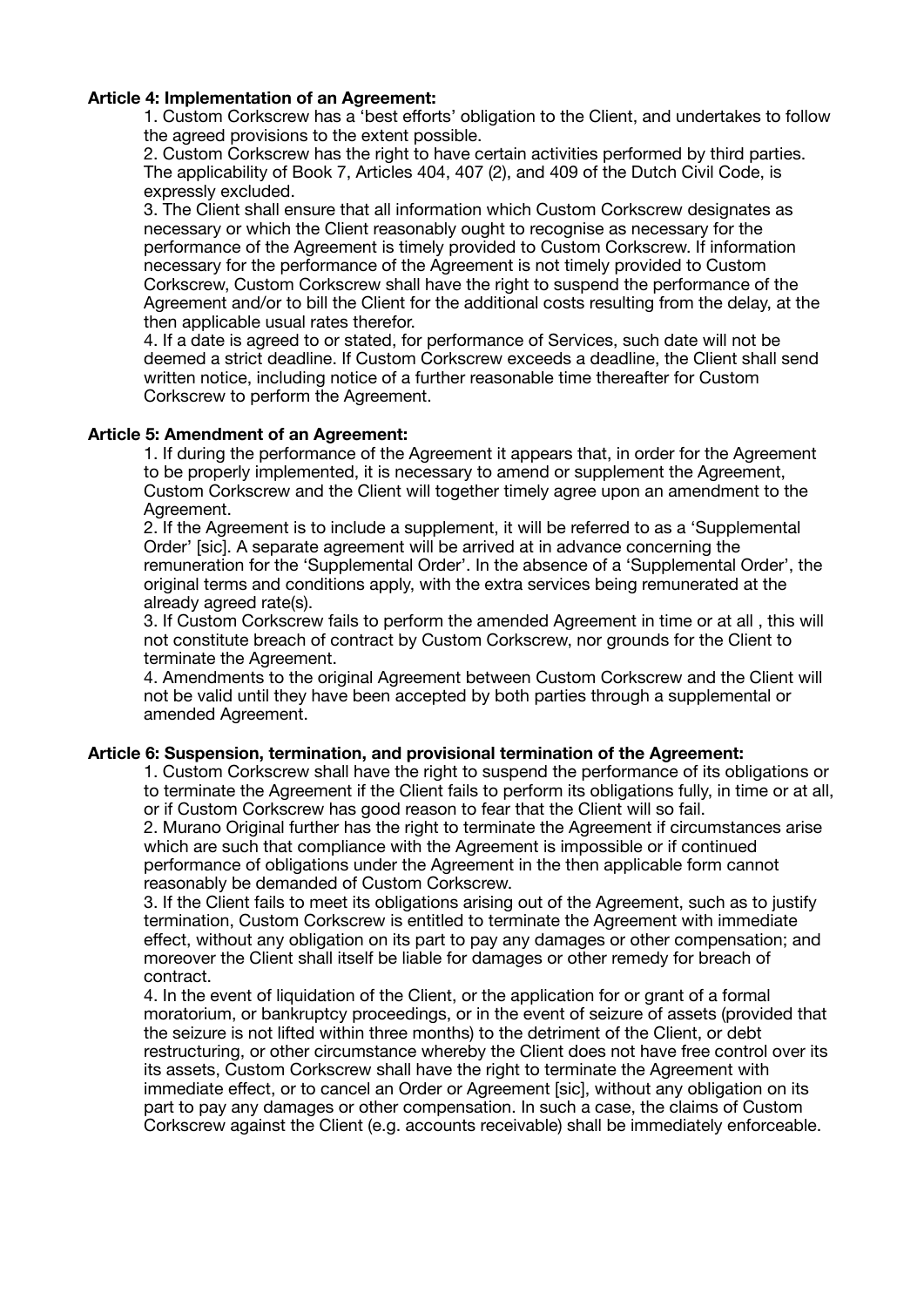## **Article 7: Costs, remuneration, and payment:**

1. All amounts stated in an offer are in euros, and, in the event of applicability of a VAT or other government charge, the stated amounts shall be exclusive of said extra amounts, and exclusive of shipping costs, unless stated otherwise.

2. Custom Corkscrew shall have the right to correct any evident errors, omissions, or clerical errors in the quoting of prices.

3. Payments shall be by PayPal, IDeal, credit card, or bank wire, in the currency in which the invoice is denominated. An advance payment of 50% is required prior to performance under the Agreement. The remaining 50% shall be paid within 14 (fourteen) days following delivery.

4. The Client shall notify Custom Corkscrew without delay of any errors in the data relating to payments stated or actually paid.

5. If the Client fails to make timely payment on an invoice, then the Client will be deemed to be in default without the need for further formal notice of default. Further, the Client shall be liable for statutory interest (carrying charges). The interest on the enforceable past due amount will be calculated from the beginning of the arrears until the entire past due amount is paid.

6. If Custom Corkscrew decides to enforce a claim for non-payment of one or more unpaid invoices, the Client shall reimburse Custom Corkscrew for all reasonable costs, judicial and extra-judicial, in addition to the principal amount and the interest mentioned in section 5 of this article. The amount of reimbursement for judicial and extra-judicial costs incurred shall be determined in accordance with the then applicable Administrative Decree relating to compensation for extra-judicial costs of collection.

## **Article 8: Terminatop,:**

1. Any termination of the Agreement must be in writing and must be expressly confirmed by Custom Corkscrew.

2. If termination occurs following digital signing of an offer and/or of a Technical Drawing, then 100% of the costs incurred in providing the Services shall be billable.

### **Article 9: Delivery and transportation:**

1. Unless otherwise agreed in writing, deliveries will be from our office, with address 'Brede Hilledijk 281, 3072 NJ Rotterdam, The Netherlands'.

2. If an order is lost or damaged, an appropriate resolution shall be sought.

3. The delivery period is 4 (four) to 5 (five) weeks, not including holidays and vacations. The 'delivery period' is reckoned from the [date of the] agreement concerning the Technical Drawing and/or the offer, until the [date of the] shipping. The shipping time (duration of the shipping) depends on the country involved. To obtain an indication (estimate) of the shipping time, the Client may contact Custom Corkscrew.

4. The manner of packing and shipping will be determined by Custom Corkscrew. 5. The un-boxed corkscrews are packed in white boxes containing twelve (12) corkscrews, with fifteen (15) such boxes being packed in a carton. The boxed corkscrews are packed in groups of twenty-four (24) and are sealed and packed in a carton having one hundred twenty (120) corkscrews. Custom Corkscrew may change this arrangement at any time. 6. If, following the expiry of the delivery period, the Goods are available to the Client but are not accepted by the Client, the Goods shall remain at the Client's disposal at the Client's risk and expense, regardless of the reason for non-acceptance.

### **Article 10: Returns:**

1. Unused unprinted corkscrews may be returned with 14 days after receipt, without the need to state a reason. If Custom Corkscrew receives the products in good order, the total amount will be refunded.

2. Unused unprinted corkscrews may be returned only if in their original condition.

3. Used corkscrews cannot be returned.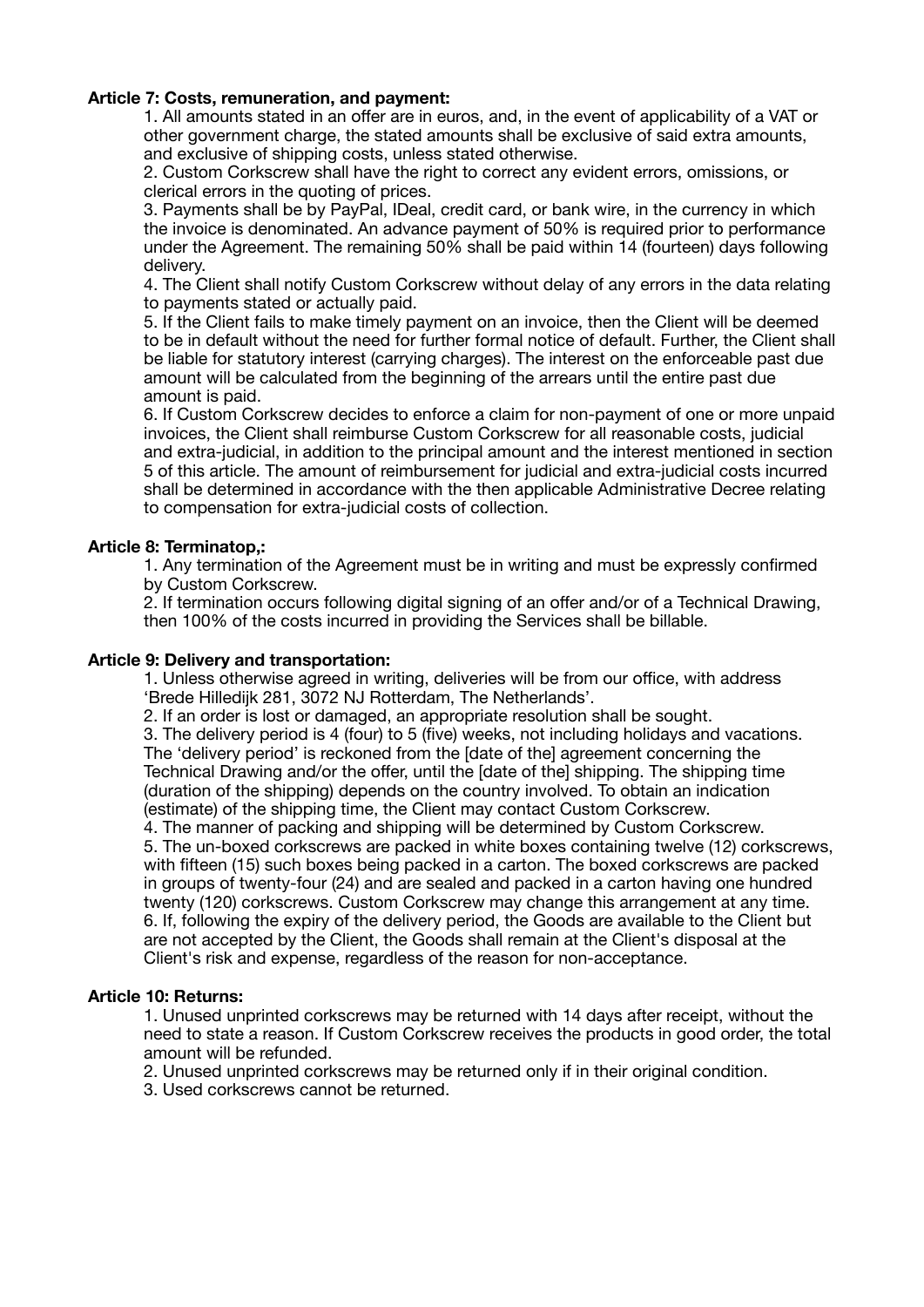## **Article 11: Liability:**

1. The Client is responsible for providing correct and representative information required for the performance of the Agreement. Custom Corkscrew shall not be responsible if the Client provides incorrect or non-representative information.

2. The 'delivery time' as described in Article 9 section 3 is an approximation (estimate). Although Custom Corkscrew will always strive to meet the 'delivery time', Custom Corkscrew will not be liable for the consequences of failure to adhere to a specified 'delivery time'. If the 'delivery time' is exceeded, the Client will not have the right to cancel the Order, or to refuse receipt of or payment for the Goods, nor will Custom Corkscrew be liable to pay any compensation to the Client.

3. If Custom Corkscrew is held liable, it will be solely liable for direct loss actually incurred or paid or suffered by the Client, and only such loss as is provably due to non-compliance by Custom Corkscrew with its obligations regarding its Goods. Any liability under this Article shall be limited to an amount agreed with the Client.

4. All claims by the Client arising from deficiencies on the part of Custom Corkscrew shall lapse if not reported to Custom Corkscrew in writing within a reasonable time after the Client became aware of or reasonably could have become aware of the facts on which the Client's claims are based.

5. Custom Corkscrew is not liable for indirect loss, including but not limited to consequential loss, lost earnings, lost savings, and damages due to business interruption. 6. Custom Corkscrew is not liable for bodily injury through use of the Goods, either directly or indirectly.

7. Custom Corkscrew is not liable for failure to meet obligations, or failure to timely meet obligations, under the Agreement, where such failure is due to force majeure as described in Art. 12.

8. The Client shall defend and indemnify Custom Corkscrew against claims by third parties, except in cases of deliberate act or gross negligence by Custom Corkscrew. 9. This provision does not exclude liability to the extent that the law prevents limitation or exclusion of liability.

### **Article 12: Force majeure:**

1. The term 'force majeure' here means all external causes which do not derive from the will or complicity of Custom Corkscrew, and which result in the inability of Custom Corkscrew to perform the Agreement in full, in time, or at all.

2. 'Force majeure' here includes, but is not limited to: failure of a third party to fulfil its obligations, illness among personnel of Custom Corkscrew or a third party, abnormal weather conditions, disturbances in the supply of water or energy, labour strikes, severe disturbances in the systems of Custom Corkscrew or its suppliers, fire, flood, natural disaster, riot, war, or domestic unrest.

3. In the event of force majeure, performance of the Agreement will be suspended as long as the force majeure persists.

4. If the force majeure lasts for more than one month, either party has the right to terminate the Agreement without judicial intervention. In such a case, Custom Corkscrew will repay any amounts paid, deducting all costs incurred by Custom Corkscrew with respect to the Agreement.

# **Article 13: Warranty:**

1. Custom Corkscrew warranties the Goods it provides against defects in materials and workmanship. Under the warranty, Custom Corkscrew will remedy the defects by its 'best efforts', or if necessary will replace the Goods. Defects must be reported to Custom Corkscrew in writing.

2. The warranty is void if the defects are partially or entirely due to improper, inexpert, unskilled, clumsy, or negligent use, or use for other than normal purposes, or are partially or entirely attributable to external causes, including but not limited to fire or water damage. 3. The warranty is also void if the Goods are modified or subjected to maintenance by third parties.

4. The warranty period is six (6) months from the delivery time, unless agreed otherwise. 5. If Murano performs repair or restoration work which is outside the scope of the present Article, this work will be billed to the Client.

6. The warranty terms of these General Conditions do not affect possible warranty claims by the Client under the law.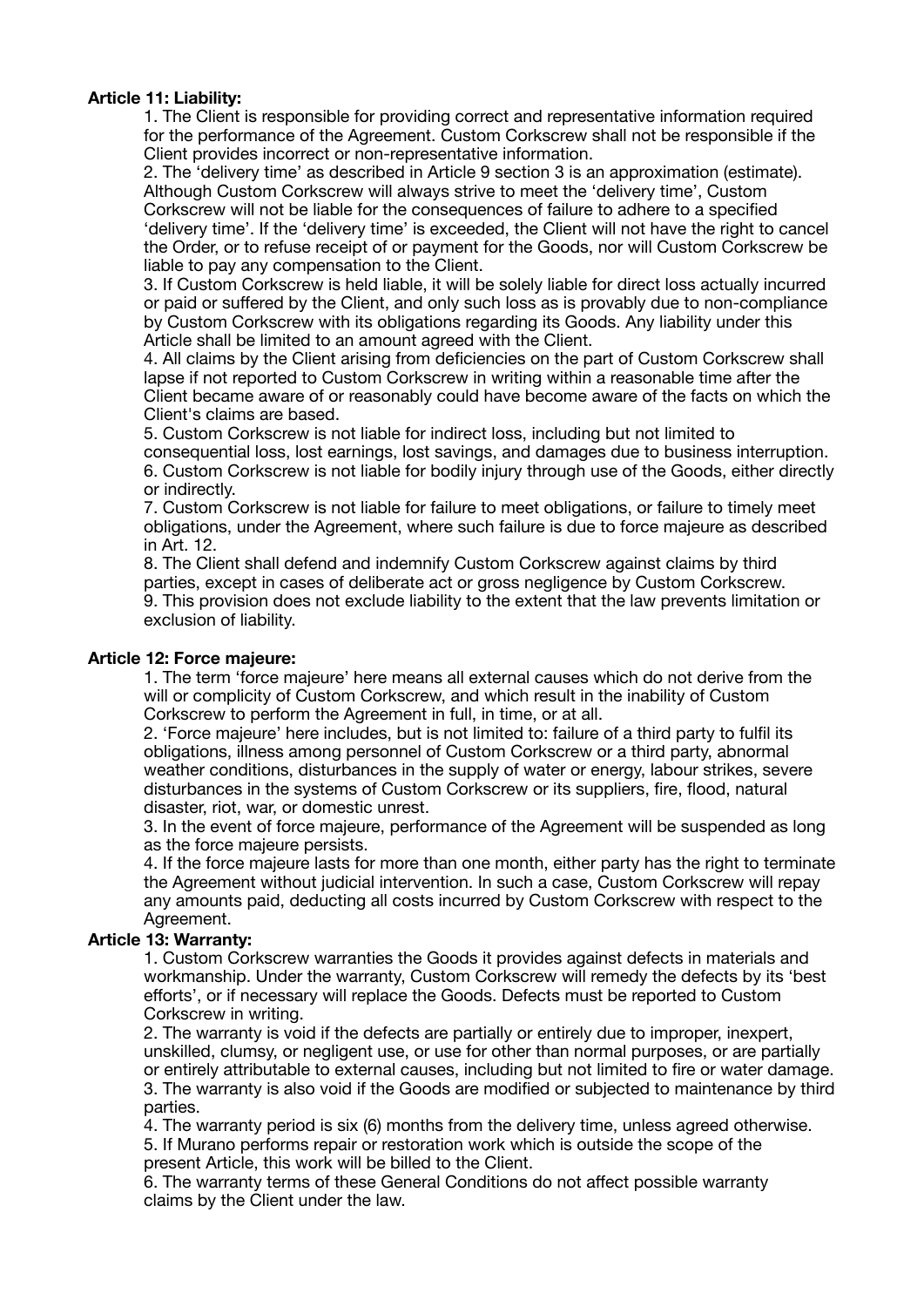## **Article 14: Claims:**

1. The Client is required to inspect the delivered Goods itself, or through a third party, at the time of delivery or as soon thereafter as possible. In addition, the Client is required to investigate whether the quality and quantity of the Goods correspond to the provisions of the Agreement.

2. Any visible defects or deficiencies must be reported to Custom Corkscrew in writing within 10 (ten) days after delivery, accompanied by the proof of purchase, unless this is impossible or unreasonably burdensome.

3. Any non-visible (latent) defects or deficiencies must be reported within 20 (twenty) days, or a maximum of three (3) months after discovery, in the manner described in section 2 of this article.

## **Article 15: Retention of title:**

1. All Goods which have been or are to be delivered remain solely the property of Custom Corkscrew, until all claims which Custom Corkscrew has or will have against the Client for any reason whatsoever have been fully paid.

2. Risks relating to the Goods will pass to the Client upon delivery, when the Client takes custody and control over the Goods.

## **Article 16: Intellectual property:**

1. Custom Corkscrew reserves all rights and powers to which it is entitled by virtue of copyright.

2. The Client is not permitted to modify the Goods unless by specific agreement.

3. The Technical Drawings developed by Custom Corkscrew in the context of the Agreement,

including sketches, designs, and drawings, all considered in the broadest sense, remain the property of Custom Corkscrew, regardless of whether they were delivered to the Client or third parties, unless agreed otherwise.

4. All Technical Drawings provided by Custom Corkscrew, having the content described in section 3 of this article, are intended solely for use by the Client and may not be reproduced by the Client or made public or supplied to third parties, without the prior consent of Custom Corkscrew, unless the nature of the items themselves dictates otherwise.

5. The Client acknowledges that the Website, including the structure, the content, and the concept, constitute(s) intellectual property owned by Custom Corkscrew.

6. The Client may not duplicate, reconfigure, modify, disassemble, reveal or explore the source code (reverse engineer), distribute, lease, lend, or disclose any part of the Website through any open means of communication whatsoever, except with prior written permission from Custom Corkscrew or the holder of the rights in question, unless such use is permitted by law.

7. The Client is not permitted to remove any symbols or other references to the intellectual, industrial, or other property rights of Custom Corkscrew. Clients may not permissibly circumvent or manipulate the technical measures implemented by Custom Corkscrew or third parties on the Website for the protection of Custom Corkscrew's intellectual property rights.

# **Article 17: The identity of Custom Corkscrew:**

1. Custom Corkscrew is registered under number 59138777 in the Trade Register of the Netherlands Chamber of Commerce, and has VAT Identification Number NL853334894B01. Custom Corkscrew has its registered offices at Maashavenkade 185, 3072 ES Rotterdam.

2. Custom Corkscrew may be contacted by e-mail at info@customcorkscrew.com, via the Website http://nl.customcorkscrew.com/ , and by telephone at +31 6 2912 4708.

### **Article 18: Applicable law, and venue:**

1. The legal relationship between Custom Corkscrew and its clients is governed by Dutch law.

2. Any disputes which may arise between Custom Corkscrew and its clients shall be resolved by the competent courts of the District of Rotterdam.